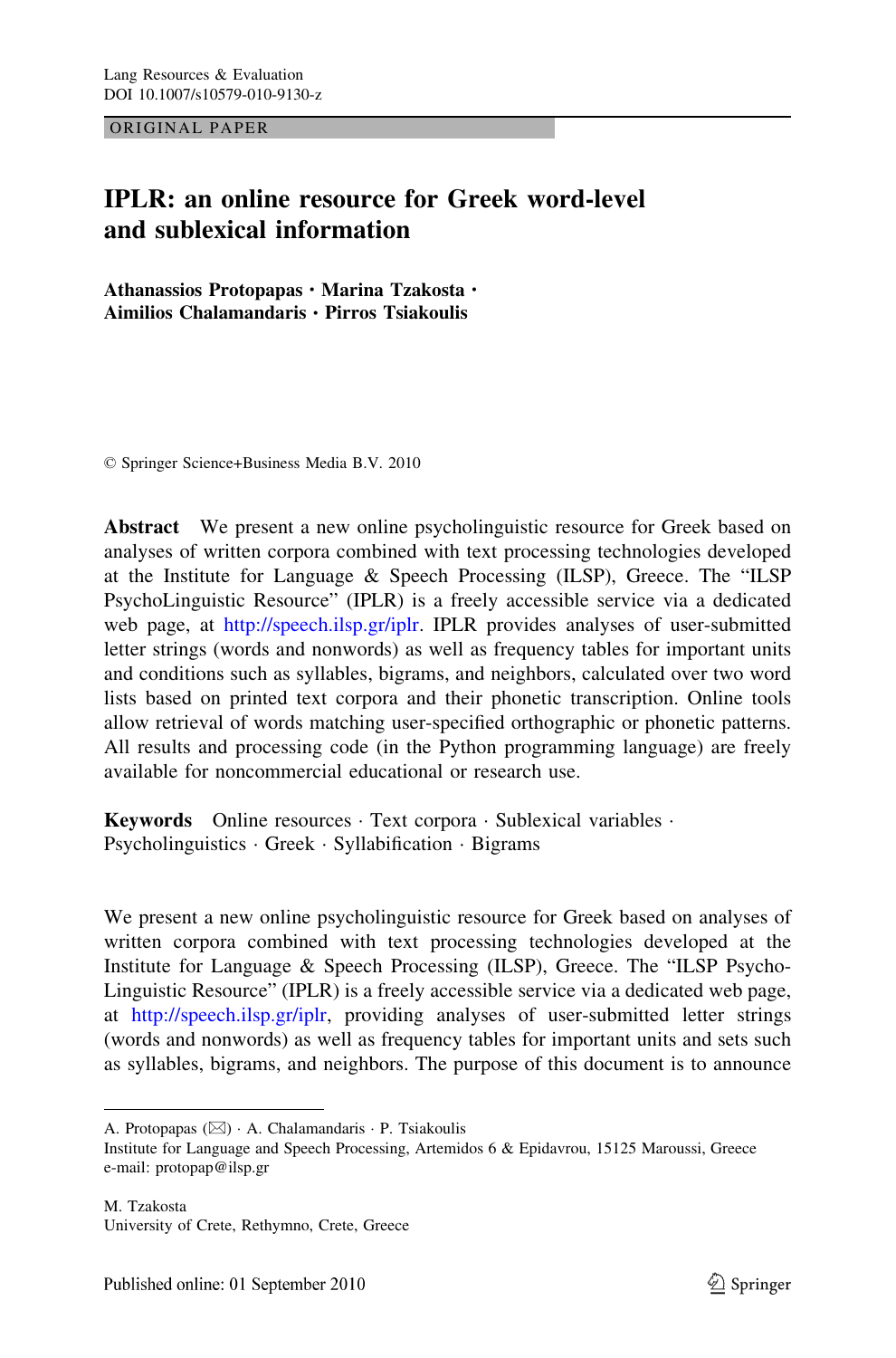and introduce this resource to the research community, in the context of recent related work in psycholinguistic resources. This article serves as reference for IPLR in general and presents some basic information on descriptive statistics and frequency measures. We avoid repetition of detailed information and results available from the web site.

#### 1 Resources for psycholinguistic experimentation

Psycholinguistic experimentation requires metrics and other quantitative information at lexical and sublexical levels, on the basis of which to select or match stimuli, as well as to use as predictors for various performance metrics. The availability of large amounts of electronic text and the accessibility of programming and internet technologies allow calculation of many important properties and construction of interactive interfaces for remote use.

To serve these needs, a number of online corpora and tools are now available for several languages. For example, WebCelex [\(http://celex.mpi.nl/\)](http://celex.mpi.nl/) is an online web interface for the CELEX lexical databases of the Max Planck Institute for Psycholinguistics including English, Dutch, and German databases with associated orthographic, phonological, morphological, syntactic, and frequency information (Baayen et al. [1995\)](#page-9-0). WebCelex allows complex searches over the database contents at the level of lemmas, word forms, and syllables. The English Lexicon Project (ELP) at Washington University in St. Louis provides lexical characteristics and behavioral data from visual lexical decision and naming studies of more than 40,000 words ([http://elexicon.wustl.edu/;](http://elexicon.wustl.edu/) see Balota et al. [2007\)](#page-9-0). The ELP web site provides lists of words and nonwords matching criteria specified online by the user. These resources facilitate selection of stimuli and control of their properties.

Some resources are available for other languages as well. For example, in Italian, LEXVAR (Barca et al. [2002](#page-9-0)) provides psycholinguistic norms for 626 "simple nouns" and CFVlexvar (Rinaldi et al. [2004\)](#page-10-0) lists properties of the first words acquired by children, while CoLFIS constitutes a tagged representative corpus of 3.8 million tokens from printed texts with associated frequency counts and online search facility [\(http://www.istc.cnr.it/material/database/colfis/index\\_eng.shtml,](http://www.istc.cnr.it/material/database/colfis/index_eng.shtml) described in Laudanna et al. [1995](#page-9-0)). In Portuguese, Porlex provides orthographic, phonological, phonetic, part-of-speech, and neighborhood information for about 30,000 words (Gomes and Castro [2003](#page-9-0)). Several online databases are available for French, including Novlex [\(http://www2.mshs.univ-poitiers.fr/novlex/](http://www2.mshs.univ-poitiers.fr/novlex/); Lambert and Chesnet [2001](#page-9-0)) and Manulex [\(http://leadserv.u-bourgogne.fr/bases/manulex/manulexbase/;](http://leadserv.u-bourgogne.fr/bases/manulex/manulexbase/) Lété et al. [2004\)](#page-10-0), based on grade-level elementary school book corpora, and Lexique [\(http://](http://www.lexique.org/) [www.lexique.org/](http://www.lexique.org/); New et al. [2004](#page-10-0)), based on a corpus of contemporary literary texts. Manulex\_Infra [\(http://leadserv.u-bourgogne.fr/bases/manulex/manulex\\_infra/](http://leadserv.u-bourgogne.fr/bases/manulex/manulex_infra/); Peereman et al. [2007](#page-10-0)) adds to the Manulex corpus sublexical variable information of interest to psycholinguistics researchers. Similar to ELP, Brulex and Lexique provide online search interfaces to allow retrieval of selected word forms based on specific properties set by user-specified constraints.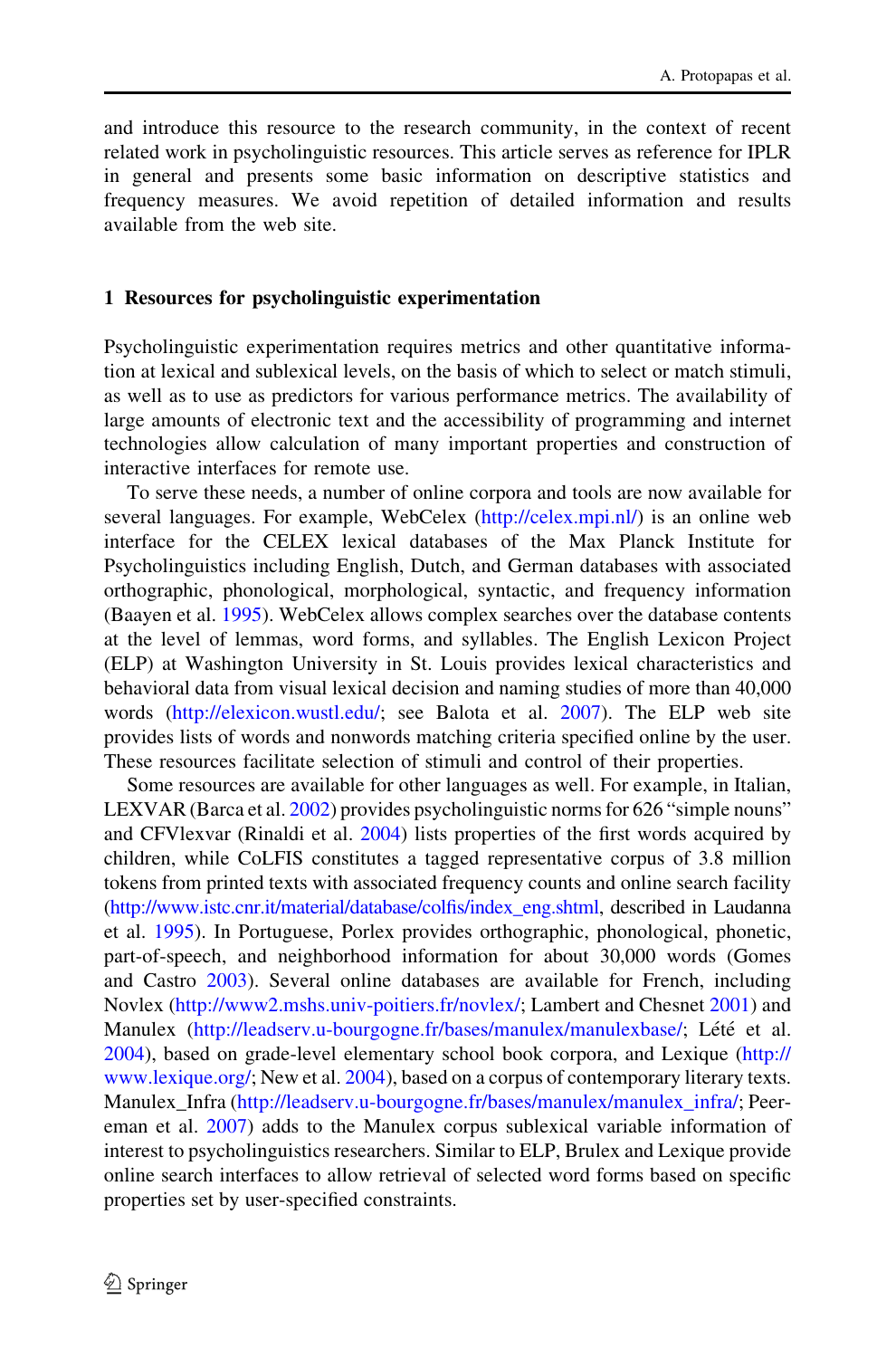In Greek, existing resources include the ILSP Hellenic National Corpus (HNC, see [http://hnc.ilsp.gr/;](http://hnc.ilsp.gr/) Hatzigeorgiu et al. [2000\)](#page-9-0) and GreekLex (Ktori et al. 2008) at the University of Nottingham ([http://www.psychology.nottingham.ac.uk/GreekLex/\)](http://www.psychology.nottingham.ac.uk/GreekLex/). The HNC constitutes a major effort in collecting and annotating printed texts from multiple modern sources, and allows online searches for multiple words, providing phrase context and concordance information. The HNC includes a morphological analysis tool mapping word forms to lemmas, allowing word families to be retrieved simultaneously and treated uniformly. The HNC is used for many types of linguistic analysis and serves technology development in the domains of electronic lexicography and machine translation. However, the HNC does not provide intramorphemic analyses and no counts other than lemma and token frequencies of occurrence (under "Statistics" at [http://hnc.ilsp.gr/en/statistics.asp\)](http://hnc.ilsp.gr/en/statistics.asp). A recent resource for research concerning early stages of learning to read, the Educational Hellenic Corpus ([http://www.xanthi.ilsp.gr/ethek/\)](http://www.xanthi.ilsp.gr/ethek/) provides information similar to the HNC, based on a corpus of current elementary school books.

Reading research often requires consideration of the frequencies of sublexical units, such as individual letters and bigrams (i.e., pairs of adjacent letters). GreekLex is a first attempt at providing neighborhood and bigram information for Greek words, based on the conjunction of HNC base forms (lemmas) and an online dictionary (resulting in a total of 35,304 word forms). Neither the HNC nor GreekLex contain pronunciation information, therefore up to now it has not been possible to consider phonological neighbors, bigrams, or syllables in Greek. Research on spoken language has thus been lacking a quantitative basis for the relevant lexical and sublexical units and properties affecting speech production and perception.

IPLR is a recent effort based on a text-to-speech approach to word forms found in printed text corpora, thus permitting manipulations and computations on the phonetic domain. It was designed to address the specific lack of Greek resources in this domain and to complement pre-existing approaches by adding more comprehensive sets of measures, both orthographic and phonetic. IPLR provides information for an unrestricted set of lexical forms including all inflected variants, not only lemma base forms, and provides an online search and retrieval interface for lexical and sublexical properties, as already available for corpora in other languages.

# 2 Sources and analyses of IPLR

IPLR provides data and services based on two printed text corpora (previously presented in Protopapas [2006\)](#page-10-0), including a very large corpus (272 million tokens) made up entirely of journalistic texts ("L corpus"), and a smaller corpus (34 million tokens) including journalistic, legal, and literary texts from HNC ("C corpus"). The latter has been checked to some extent, and verified against an online Greek dictionary, whereas the former contains raw texts including numerous typographical and other errors. Both corpora have been pre-processed to remove letter strings including numerals, symbols, or non-Greek letters. We recommend using the C corpus (denoted "Clean" in the online tool pages) for all tasks not specifically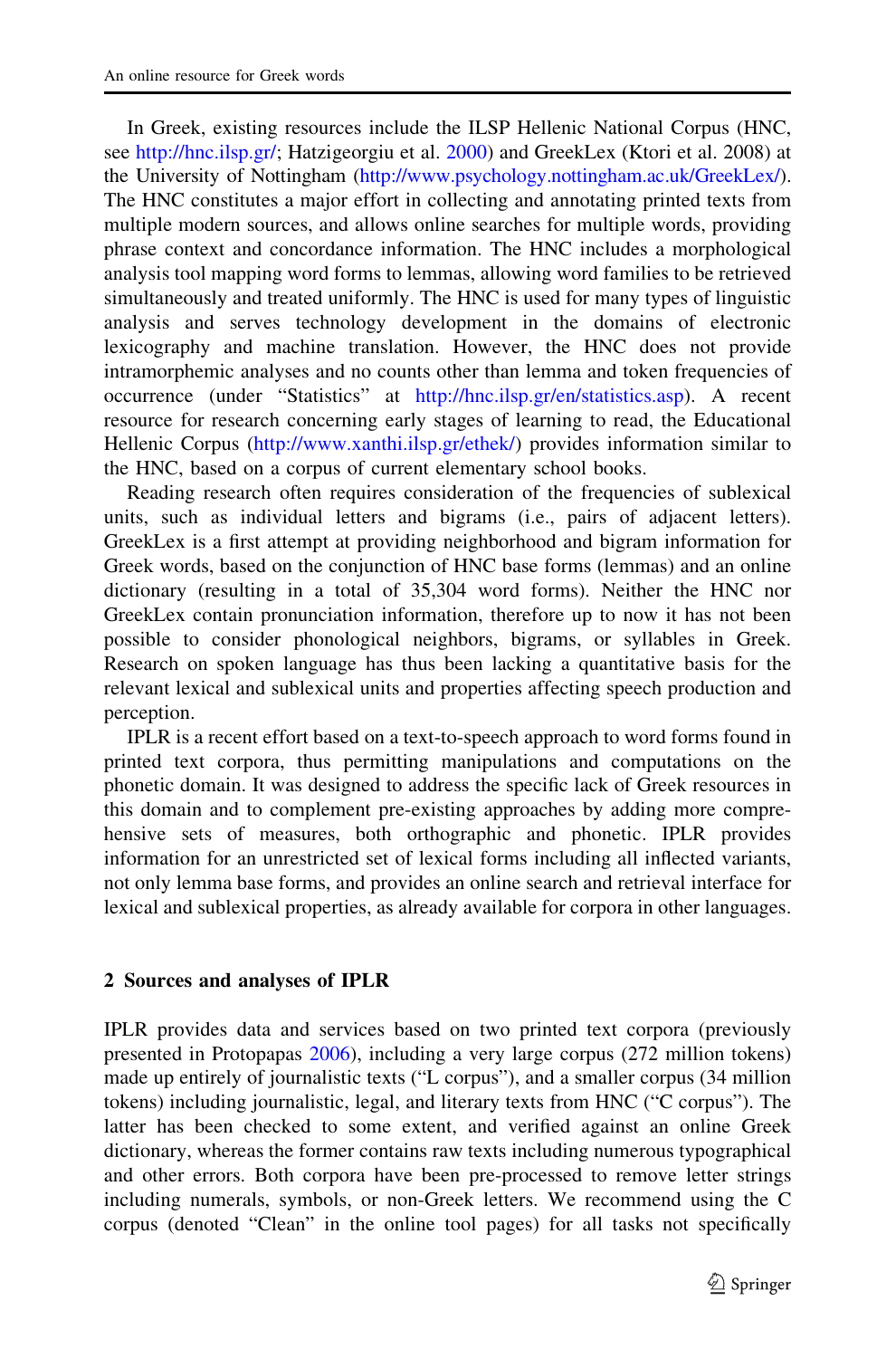requiring inclusion of proper names and foreign words. When using the L corpus (denoted "Large"), keep in mind that a large proportion of retrieved types are likely misspelled or otherwise incorrect.

All context information from the printed texts has been discarded, therefore both corpora are essentially lists of individual word forms (types), with associated (token) counts, as far as the IPLR is concerned. The orthographic word forms have been converted to phonetic forms with a module developed for Greek text-to-speech synthesis, which is used in many commercial applications and is known to perform very well (99.4% word-level success rate with out-of-vocabulary words, and 98.5% with untrained proper names; Chalamandaris et al. [2005\)](#page-9-0). Phonetically ambiguous orthographic forms (which can be pronounced in more than one way) have been checked manually and corrected when necessary (see Protopapas and Vlahou [2009,](#page-10-0) for explanation and quantification of graphophonemic ambiguities in the Greek orthography). Thus, a set of pairs was constructed, each consisting of the orthographic and phonetic representation of a single word type. Because the basis of this set was the printed text, and only one pronunciation was derived for each item, homophones (spelled differently but pronounced identically) are included; however, homographs (spelled identically but pronounced differently) are impossible to detect and therefore essentially discarded.

The level of segmental analysis employed in IPLR is the broad phonetic level of "speech sound" categories, as they occur in canonical pronunciation typical of major cities, such as Athens. The phonetic unit set includes segments that are classified as allophones under certain phonological analyses (on the theoretical assumption of additional underlying vowels), because they are phonetically distinctive at the surface level as actually observed. Notably, all palatal consonants and the velar nasal are considered to be distinct segments. The affricates /ts/ and /dz/ are considered to be single segments and not homorganic doublets (Fourakis et al. [2003;](#page-9-0) Tzakosta and Vis  $2007$ ). The labiodental nasal /m/ is treated as identical to the bilabial nasal /m/ because its pronunciation is optional and nondistinctive.

Phonetic forms have been simplified to remove ambiguity from optional pronunciations and to simplify syllabification. For example, combinations of a nasal consonant followed by a homorganic stop were simplified by dropping the nasal (e.g., all occurrences of /mb/ were converted to /b/). Although, etymologically, it might be considered proper (not obligatory) to pronounce the nasal in certain words and not pronounce it in others, in practice the choice regarding the realization of a nasal is a matter of idiolect and/or social circumstances; phonologically, the nasal is always optional.

Phonetic word forms were automatically syllabified capitalizing on the fact that every full vowel in Modern Greek corresponds to a syllabic nucleus. (Rare exceptions concern a few diphthongs, which cannot be detected automatically, and are effectively ignored in these analyses, treated "normally" as bisyllabic.) Subsequently, the principle of maximal onset (Selkirk [1984\)](#page-10-0) was applied, which states that, cross-linguistically, intervocalic consonants are preferentially assigned to syllabic onsets, i.e., segmental positions preceding syllabic nuclei, rather than syllabic codas, namely, timing slots occupied by segments following syllabic nuclei. In our implementation of this principle, consonant sequences preceding each vowel,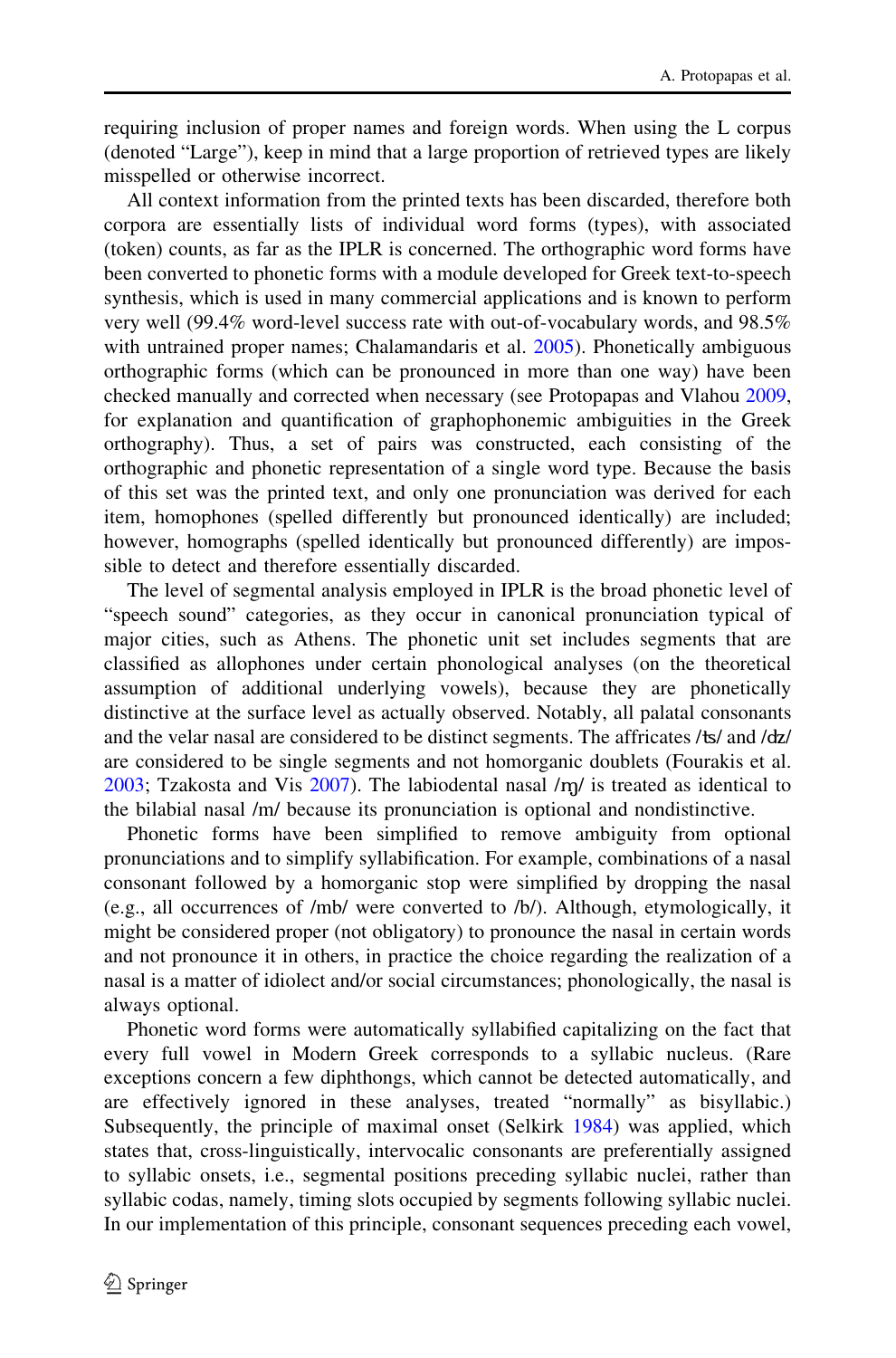up to the previous vowel or word beginning, were compared against a list of legal onset clusters according to the phonotactic constraints and rules of Greek. This list was created by including all word-initial consonant clusters found in verified word beginnings, manually amended to include a large number of clusters that may be considered legal on phonological grounds (Tzakosta and Karra [2007\)](#page-10-0). Consonant clusters found in the list of phonologically legal clusters were assigned to the onset of the syllable on the right of the boundary. Clusters not found in the list were considered illegal onsets and were therefore broken into a coda and an onset part, spanning two syllables. The maximum right-side subset of the cluster forming a legal onset was assigned to the onset of the following syllable and the left-side remainder was assigned to the coda of the preceding syllable. In this way, onset legality was guaranteed (in accordance with the legal cluster list) whereas coda legality was not.

Finally, orthographic and phonetic forms were aligned at the grapheme-phoneme level, as described in Protopapas and Vlahou [\(2009](#page-10-0)), using a list of possible mappings originally based on Petrounias ([2002\)](#page-10-0). Orthographic syllabification was derived by joining the graphemes corresponding to the phonetic segments making up each syllable.

#### 3 Indicative results

On the basis of the aforementioned processing, IPLR provides counts of several kinds of units, separately for each corpus. Raw counts include individual letters, phonemes, graphemes, phonetic and orthographic syllables, consonant clusters, and phonetic and orthographic bigrams. Several alternative calculations are offered when there is no generally established or clearly preferable method (e.g., for bigrams). At the word level, IPLR provides counts of phonetic and orthographic neighbors and initial-syllable cohorts. "Standard" neighbors include items of equal length differing in a single position (letter or phone) (Coltheart et al. [1977\)](#page-9-0), i.e., they are singlereplacement neighbors. To facilitate research on letter position coding, neighbors differing by a deletion, insertion, or transposition are also provided ("Levenshtein neighbors" of pairwise distance equal to 1; see Yarkoni et al. [2008\)](#page-10-0), as well as stress neighbors, matching the target phonetically from the stressed segment through the end. Word-level calculations include cumulative bigram probability, mean bigram and syllable frequency, and a number of uni- and bi-directional orthographic transparency measures based on Spencer ([2009\)](#page-10-0).

Automatic syllabification can only be approximate, due to unresolved phonological issues associated with onset clusters, such as extrametricality, historic relics, recent loans, and morphological considerations. However, the proposed approach, as a rough approximation, facilitates automatic processing and allows calculation of quantities relevant to psycholinguistic research. Our results are consistent with the widely held notion that Greek syllables are predominantly open and relatively simple, as our syllabification resulted in 55.9% of the syllable tokens being CV, followed by V (17.3%), CCV (12.5%), CVC (10.1%), CCVC (2.1%), VC (1.5%), CCCV (.5%) and rare more complex structures (less than 0.1% each).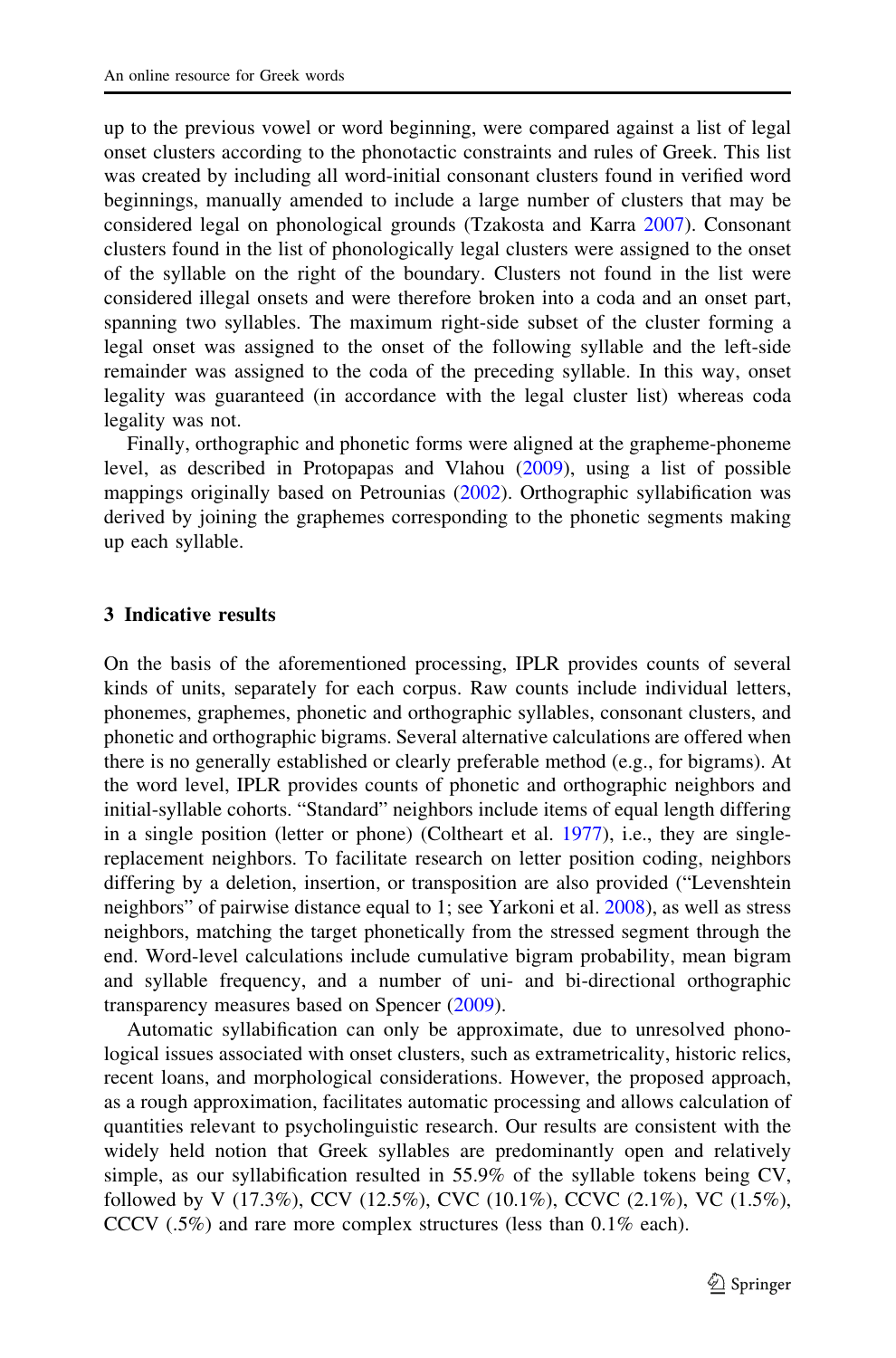Detailed results are distributed in freely available spreadsheets at the IPLR site under "Downloads." All counts and calculations are provided for type and token counts separately, as well as taking into account or ignoring stress. Because Greek has lexical stress (Petrounias [2002;](#page-10-0) Revithiadou [1999\)](#page-10-0) marked in the orthography with a diacritic over the vowel of the stressed syllable, it is possible to consider letters bearing the diacritic as identical to or distinct from the same letters without the diacritic. Similarly, stressed vowel phones can be treated as identical or distinct from the unstressed phones, and this can be important when stress distinctions must be preserved, or when stress itself is the topic of research.

Because the results of all analyses are available online, here we report only a few descriptive statistics, for general reference and information. Table [1](#page-6-0) lists type and token statistics from the C corpus, disregarding stress, while Table [2](#page-7-0) lists, in order of decreasing token frequency, the letters and phones, and the most frequent phonological syllables, consonant clusters, and letter bigrams. These token counts are arguably more representative of the typical reader's experience with written language than those reported by Ktori et al. [\(2008](#page-9-0)) for GreekLex, because the latter were derived using only base forms from a lemma database and therefore exclude many common grammatical forms and the letters and sounds associated with them (see Conrad et al. [2008;](#page-9-0) Hofmann et al. [2007;](#page-9-0) Protopapas and Vlahou [2009,](#page-10-0) pp. 993–994, for further discussion of this issue). Type and token statistics for all measures can be found at http://speech.ilsp.gr/iplr/word stats.htm, with links to corresponding histograms.

Calculating separately over tokens and over types, each for orthographic and phonetic forms, once taking stress into account and once ignoring it in every case, already presents a daunting selection of individual counts to consider, for what may be the same psycholinguistic variable. The problem is exacerbated for bigrams, where the method of calculating a word-level metric is not standardized; for neighbors, where alternative conceptions have been proposed; and for transparency, where directional and nondirectional alternatives may be based on minimum or mean pairing probability. In IPLR we have taken the option to compute all known alternatives, providing researchers with maximum flexibility. This has the advantage of allowing a close match to designs of studies in other languages, by using the same kind of metric that happens to be available (or chosen) in that language. The disadvantage is that researchers not trying to match a pre-existing design may be left wondering which metric to prefer. We hope that psycholinguistic research will soon produce evidence-based recommendations for specific variables of interest, clarifying the concepts involved in the effects of these variables.

For the moment, we may note that the usual practice of simply averaging bigram counts over a word is mathematically indefensible because it takes each letter into account twice yet fails to account for the base rate of individual letters. Therefore, for bigrams, we recommend preferring the cumulative probability counts, which are calculated using conditional probabilities. For neighbors, new distance metrics based on Levenshtein distance (Yarkoni et al. [2008](#page-10-0)) seem to be gaining empirical ground over the classic count of Coltheart's N. For transparency, Spencer [\(2010](#page-10-0)) found that a token-weighted bidirectional index of minimum (rather than mean) transparency accounted for most variance in English-speaking children's early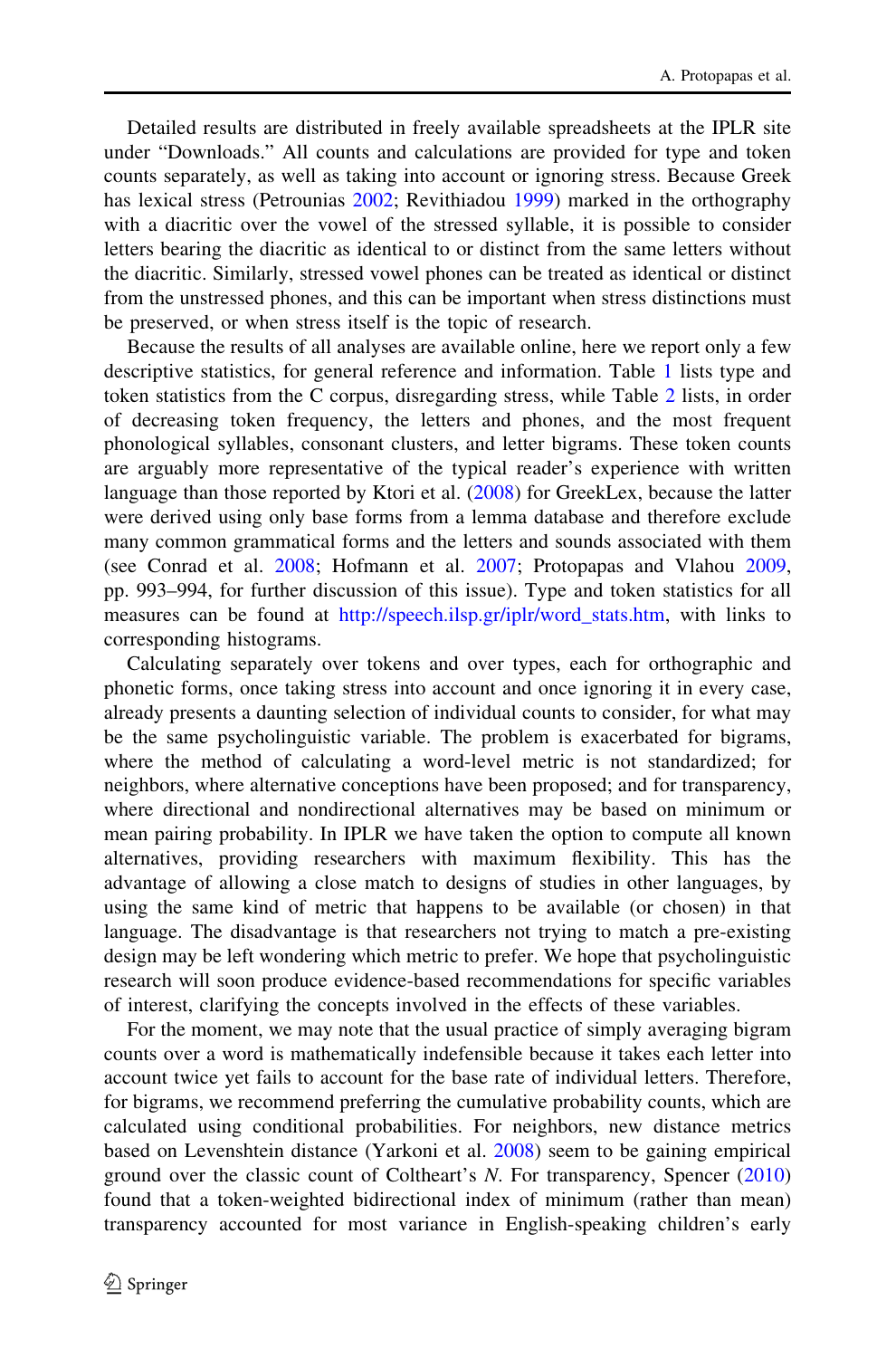|                                     | Minimum     | Maximum | Mean  | <b>SD</b> | $25\%$ ile     | Median         | $75\%$ ile     |
|-------------------------------------|-------------|---------|-------|-----------|----------------|----------------|----------------|
| Type statistics $(N = 206,621)$     |             |         |       |           |                |                |                |
| Number of letters                   |             | 23      | 10.07 | 2.71      | 8              | 10             | 12             |
| Number of phones                    |             | 23      | 9.45  | 2.61      | 8              | 9              | 11             |
| Number of syllables                 | $0^a$       | 11      | 4.35  | 1.29      | 3              | $\overline{4}$ | 5              |
| Phonological neighbors <sup>b</sup> | $\Omega$    | 51      | 2.36  | 3.27      | 1              | $\mathfrak{D}$ | 3              |
| Orthographic neighbors <sup>b</sup> | $\Omega$    | 27      | 1.38  | 1.58      | $\mathbf{0}$   | 1              | $\mathfrak{D}$ |
| Token statistics $(N = 29,557,090)$ |             |         |       |           |                |                |                |
| Number of letters                   |             | 23      | 5.43  | 3.17      | 3              | 5              | 8              |
| Number of phones                    |             | 23      | 5.02  | 3.03      | 3              | $\overline{4}$ |                |
| Number of syllables                 | $0^{\rm a}$ | 11      | 2.38  | 1.45      | 1              | 2              | 3              |
| Phonological neighbors <sup>b</sup> | $\Omega$    | 51      | 10.72 | 8.42      | 3              | 9              | 17             |
| Orthographic neighbors <sup>b</sup> | $\Omega$    | 27      | 5.88  | 4.83      | $\overline{c}$ | 4              | 9              |
|                                     |             |         |       |           |                |                |                |

<span id="page-6-0"></span>Table 1 Descriptive statistics for basic units and counts in the C corpus

<sup>a</sup> The orthographic word forms  $\gamma$ t and  $\times$ t (contracted forms of  $\gamma$ t $\alpha$  and  $\times$  $\alpha$ t, respectively) attach themselves phonologically to the following word and do not constitute syllables by themselves.

 $<sup>b</sup>$  Coltheart's N</sup>

reading accuracy; however, it remains to be investigated which metric is most useful for more developed stages of reading or for accounting for response times and reading fluency, especially in languages with overall more transparent orthographies.

### 4 Online tools and technical information

IPLR processing is done using functions written in the Python programming language (see <http://www.python.org>). A special library has been put together as a Python module that can be downloaded and used in custom applications. To ensure maximum transparency and replicability of the methods applied, all code supporting the online calculations and tools is also available for downloading, along with simple examples for use. Additional code is included to perform rule-based graphophonemic transcription, token frequency counting, and a number of auxiliary text-processing functions. All code is provided free of charge and without restriction for noncommercial research or educational use.

In addition to tables of counts and calculations, IPLR provides a set of online tools to help researchers search, identify and evaluate stimuli. These online services are implemented using Active Server Page Extended (asp.NET) applications providing security and flexibility in calling the corresponding text processors.

The NUM tool provides numerical data for user-provided input. That is, the user types in letter strings (words or nonwords) in the corresponding field and selects the desired quantitative information about them by clicking on the corresponding checkboxes. Details about the nature (and unit) of each measure are provided at <http://speech.ilsp.gr/iplr/measures-variables.htm>. The user also selects the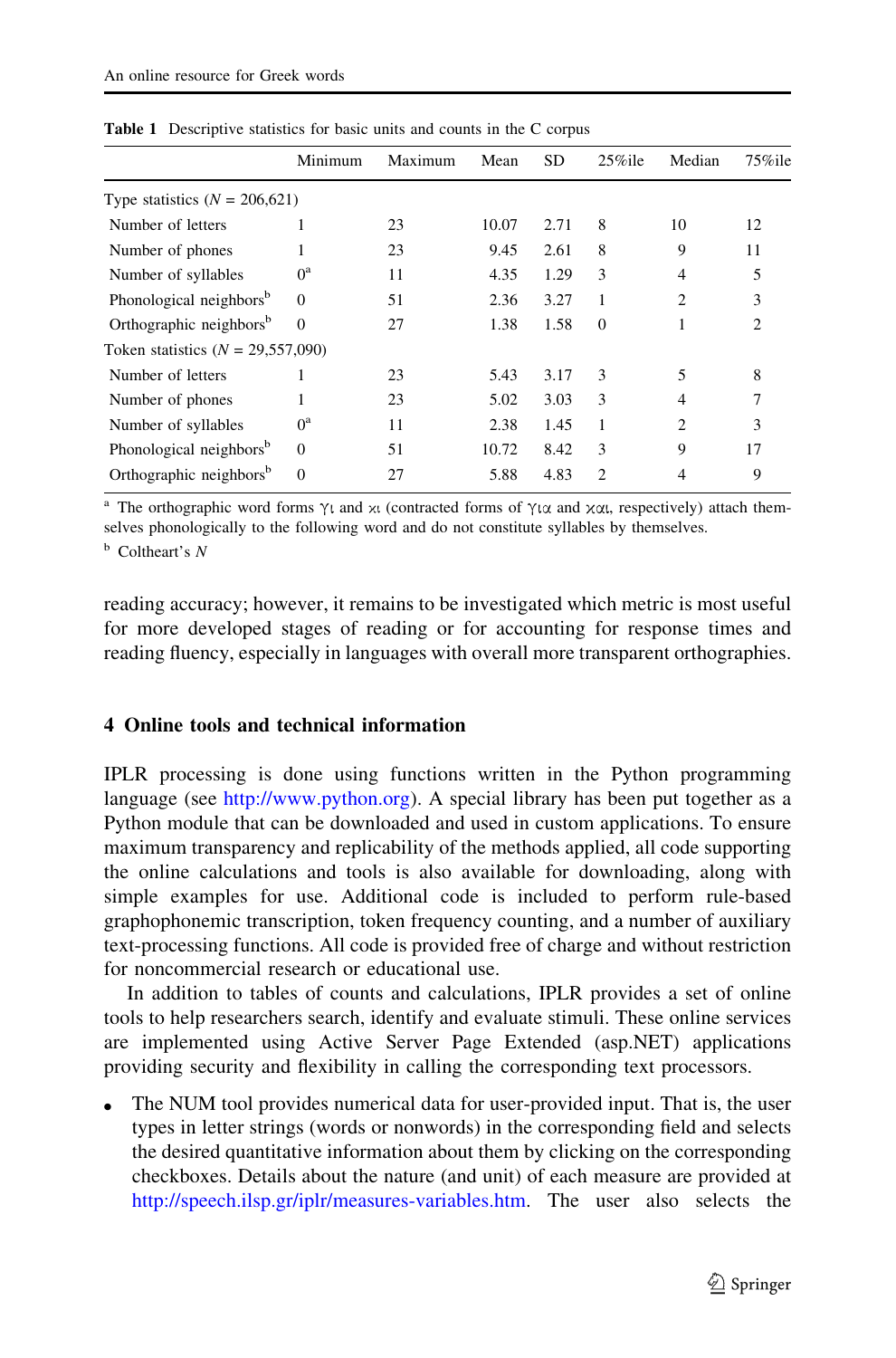| Letters      |       | Phones                |       | Syllables           |      | Clusters            |       | <b>Bigrams</b>         |      |
|--------------|-------|-----------------------|-------|---------------------|------|---------------------|-------|------------------------|------|
| $\alpha$     | 11.15 | $\rm i$               | 15.03 | $\rm{a}$            | 5.74 | $\operatorname{st}$ | 18.51 | <b>ου</b>              | 2.47 |
| $\mathbf{o}$ | 10.27 | $\rm{a}$              | 10.41 | $\pmb{\varepsilon}$ | 3.92 | pr                  | 8.57  | $\tau\mathrm{o}$       | 2.26 |
| $\iota$      | 9.16  | $\mathbf{o}$          | 10.09 | $\mathbf{i}$        | 3.90 | ks                  | 5.85  | $\epsilon$             | 1.92 |
| ε            | 8.93  | S                     | 9.24  | $\mathbf{o}$        | 3.45 | ft                  | 4.46  | $\tau$ η               | 1.76 |
| $\tau$       | 8.31  | S                     | 8.91  | si                  | 2.91 | zm                  | 3.12  | αι                     | 1.57 |
| $\mathbf v$  | 6.30  | t                     | 8.37  | ti                  | 2.58 | tr                  | 2.82  | $\pi\mathrm{o}$        | 1.56 |
| η            | 5.25  | n                     | 6.23  | me                  | 2.37 | kr                  | 2.34  | $\times \alpha$        | 1.55 |
| $\sigma$     | 4.54  | $\mathbf r$           | 4.56  | na                  | 2.09 | ps                  | 2.11  | $\tau\alpha$           | 1.53 |
| $\upsilon$   | 4.52  | p                     | 4.35  | po                  | 2.00 | pl                  | 2.05  | $\sigma\tau$           | 1.29 |
| $\rho$       | 4.23  | m                     | 3.32  | $\rm{c}\rm{e}$      | 1.96 | ry                  | 2.03  | να                     | 1.19 |
| $\pi$        | 4.04  | u                     | 2.66  | ri                  | 1.84 | kt                  | 2.02  | με                     | 1.17 |
| κ            | 3.89  | k                     | 2.60  | ði                  | 1.80 | $\mathbf{X}$        | 2.01  | $\alpha v$             | 1.15 |
| ς            | 3.44  | l                     | 2.42  | ta                  | 1.69 | ðj                  | 1.77  | ια                     | 1.11 |
| μ            | 3.32  | $\mathbf c$           | 1.95  | to                  | 1.69 | γr                  | 1.60  | ιx                     | 1.10 |
| λ            | 2.56  | ð                     | 1.86  | ka                  | 1.66 | ðr                  | 1.60  | τι                     | 1.09 |
| $\omega$     | 2.26  | $\mathbf f$           | 1.35  | li                  | 1.59 | ٧ſ                  | 1.60  | ρo                     | .98  |
| $\delta$     | 1.72  | $\boldsymbol{\theta}$ | 1.26  | ni                  | 1.48 | kl                  | 1.48  | $\omega v$             | .90  |
| γ            | 1.44  | $\mathbf{V}$          | .82   | te                  | 1.43 | rj                  | 1.47  | ης                     | .84  |
| χ            | 1.21  | γ                     | .78   | ci                  | 1.33 | sç                  | 1.32  | ev                     | .84  |
| ύ            | 1.17  | ç                     | .76   | tu                  | 1.31 | rç                  | 1.31  | $\rho\alpha$           | .84  |
| $\phi$       | .83   | $\mathbf x$           | .73   | pi                  | 1.29 | pt                  | 1.23  | $\epsilon$ p           | .83  |
| β            | .59   | j                     | .69   | tis                 | 1.29 | γm                  | 1.12  | $\rho$                 | .79  |
| $\xi$        | .43   | z                     | .58   | ma                  | 1.23 | sc                  | 1.06  | $\alpha\tau$           | .78  |
| $\zeta$      | .32   | d                     | .55   | no                  | 1.15 | vl                  | 1.02  | τε                     | .77  |
| $\psi$       | .14   | b                     | .18   | ne                  | 1.14 | fθ                  | .98   | μα                     | .76  |
|              |       | $\mathbbmss{f}$       | .07   | pa                  | 1.04 | sk                  | .90   | $_{\rm O1}$            | .76  |
|              |       | g                     | .07   | ton                 | 1.02 | rn                  | .88   | $\mathsf{O}\mathsf{V}$ | .75  |
|              |       | ts                    | .04   | mi                  | 1.00 | mv                  | .85   | кo                     | .70  |
|              |       | ŋ                     | .04   | ra                  | .96  | sp                  | .84   | σε                     | .69  |
|              |       | $\vec{\Lambda}$       | .03   | pro                 | .96  | sf                  | .82   | ισ                     | .68  |
|              |       | $\mathbf{n}$          | .03   | pu                  | .94  | mf                  | .81   | $\mathsf{U}\mathsf{V}$ | .66  |
|              |       | dz                    | .01   | se                  | .93  | nð                  | .78   | $\alpha\pi$            | .66  |
|              |       |                       |       | pe                  | .93  | rm                  | .75   | $\epsilon$ ς           | .63  |
|              |       |                       |       | ko                  | .89  | $x\theta$           | .75   | ση                     | .63  |
|              |       |                       |       | sti                 | .82  | xn                  | .74   | $\eta v$               | .62  |
|              |       |                       |       | tin                 | .78  | str                 | .72   | $\mathsf{v}\mathsf{o}$ | .61  |
|              |       |                       |       | lo                  | .67  | γn                  | .68   | $\pi\rho$              | .59  |
|              |       |                       |       | la                  | .67  | rt                  | .68   | δι                     | .59  |
|              |       |                       |       | $\theta$ i          | .60  | fs                  | .59   | $\pi\alpha$            | .58  |
|              |       |                       |       | 0 <sub>1</sub>      | .59  | pç                  | .57   | $\alpha \rho$          | .57  |

<span id="page-7-0"></span>Table 2 Sublexical units in order of decreasing token frequency in the C corpus

Frequencies are per cent of the total corresponding units in the C corpus, calculated over word tokens, ignoring stress and diacritics (accent and diaeresis). For phonetic syllables, consonant clusters, and letter bigrams, only the 40 most frequent are shown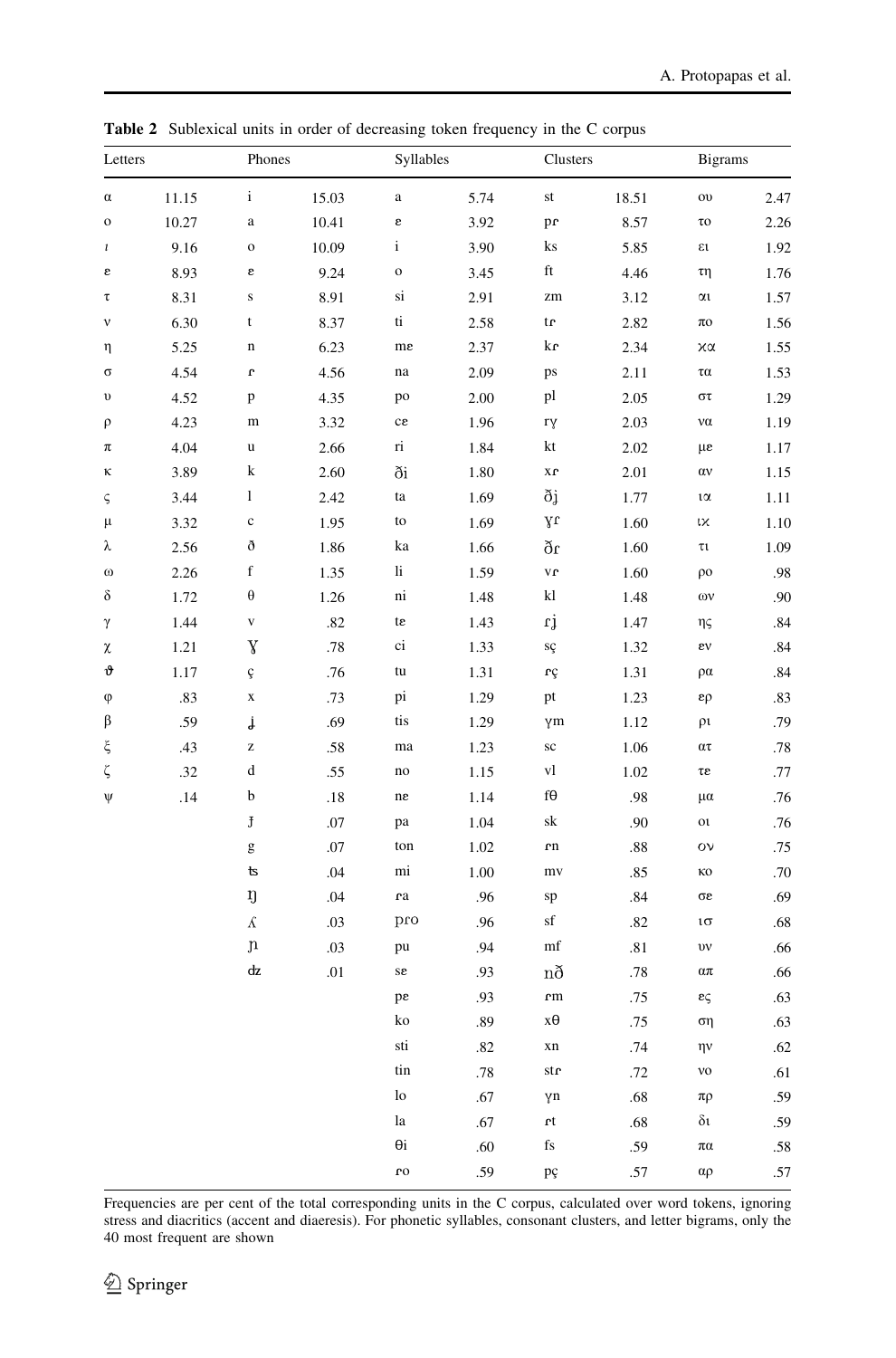corpus on which the results should be based, whether stress should be taken into account or ignored, and whether the result should be displayed on the web browser or returned as a downloadable file.

- The TXT tool complements the quantitative information provided by the NUM tool with text results such as syllabification, alignment, and neighbor sets. Here, the user types in a single letter string and selects the types of information desired.
- The SEL tool selects words based on user-provided numerical criteria on the aforementioned counts, allowing researchers to retrieve words with specific properties. The user may fill out minimum and/or maximum values for as many of the available measures as desired, and selects the corpus to be searched and whether to ignore stress. To help users set criteria and evaluate the results returned, the distributions of all available counts are provided in tabular and graphical form at [http://speech.ilsp.gr/iplr/word\\_stats.htm.](http://speech.ilsp.gr/iplr/word_stats.htm)
- Finally, the FIND tool identifies words matching a user-provided pattern, including wildcards for arbitrary characters. The matching pattern may be either orthographic—a letter string—or phonetic—a phone string,—allowing retrieval of words with specific letter or phone sequences. The phonetic notation used in IPLR is based on the Latin alphabet, in order to avoid complications arising from encoding and font selection incompatibilities, allowing easy keyboard input, and can be found at [http://speech.ilsp.gr/iplr/PhoneticSymbols.htm.](http://speech.ilsp.gr/iplr/PhoneticSymbols.htm)

# 5 Limitations

Limitations to the application and exploitation of IPLR data arise due to the source of the materials and the phonetic transcription. Because all IPLR calculations are based on written text corpora the results may not be representative of the spoken language and may be generalized with great caution. Moreover, despite the substantial diversity in origin of the text included in C corpus (based on the HNC), there is always a concern about representativeness for specific genres, populations, or applications, even when investigating written language. Furthermore, restriction of analyses to individual isolated word types necessarily misses information related to phrasal context and interword relations and interactions, which may be relevant for some types of investigations.

With respect to the phonetic calculations, it should be kept in mind that all information is derived from the transcriptions of an automatic text-to-speech system and are not based on recordings of native speakers. This particular transcription system is known to produce highly accurate and intelligible speech, however this does not mean that the output is an accurate approximation of what might be computed on the basis of acoustic-phonetic analyses of actual speech material. Even taking into account the unavoidable dialectal restriction to the "standard Greek" spoken in major cities, pronunciation nuances and variation among and within words are lost, as are possible phonological effects across words. Therefore, it is advisable to consider additional pretesting and validation of selected materials, when working with oral language, instead of exclusive reliance on the IPLR metrics.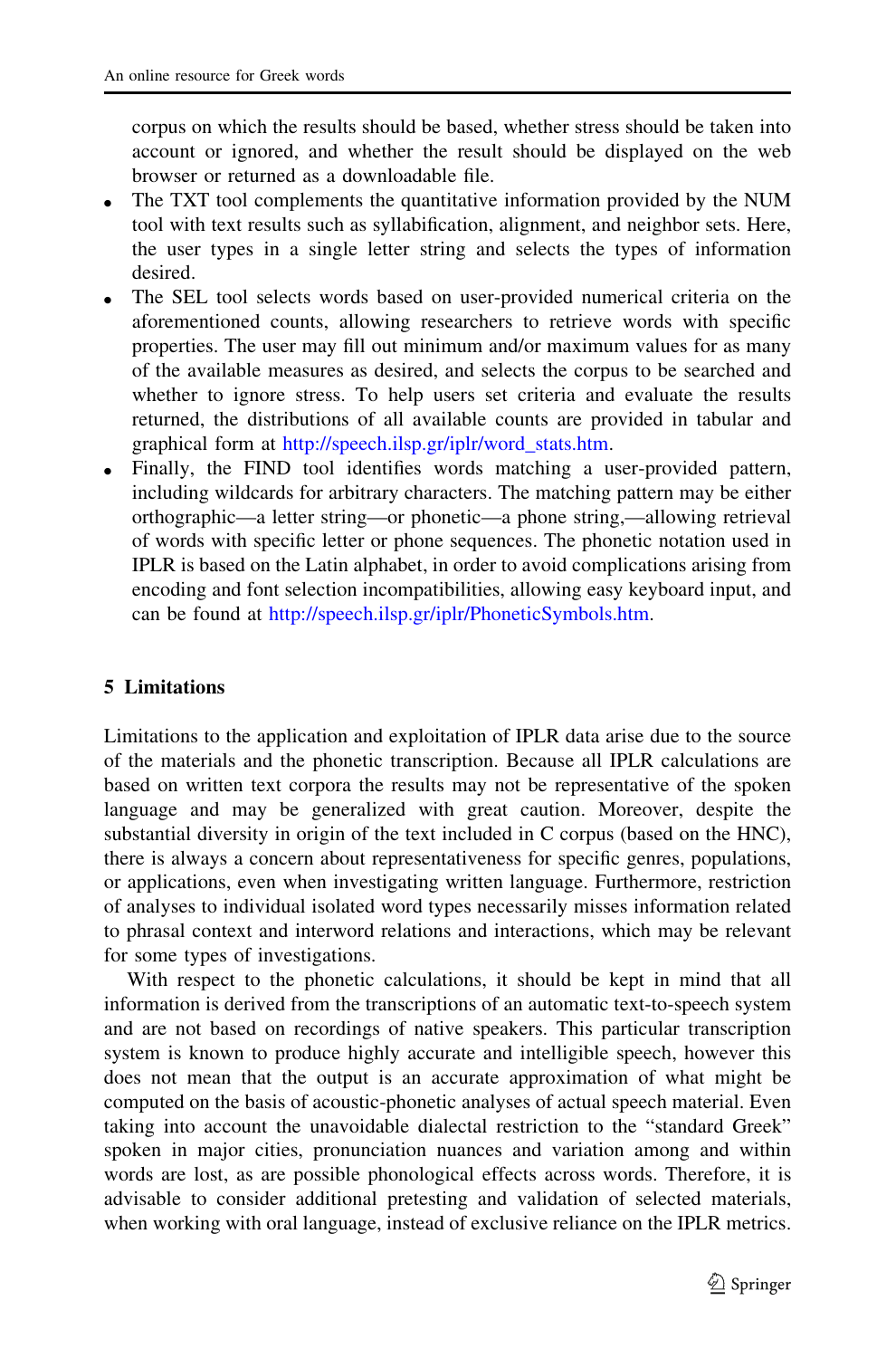#### <span id="page-9-0"></span>6 Conclusion and future directions

In sum, IPLR is a resource addressing a significant need for researchers interested in the Modern Greek language, which can now be offered thanks to the availability of text corpora and a small number of key text and speech technologies available at ILSP. Further enhancements will be made as needed, incorporating more measures and tools whenever possible. Perhaps we are approaching the day of international collaboration for the standardization of processing and measurement and for the unification of multi-language corpora to facilitate cross-linguistic work based on comparable information. Integration with phonetic analysis and additional tools from the natural language processing field is also highly desirable. It is anticipated that this resource will greatly enable future psycholinguistic work in Greece and abroad.

Acknowledgments We thank Despina Paizi for information on Italian databases and Eleni Orfanidou for comments on the manuscript.

#### **References**

- Baayen, R. H., Piepenbrock, R., & Gulikers, L. (1995). The CELEX lexical database (CD-ROM). University of Pennsylvania, Philadelphia: Linguistic Data Consortium.
- Balota, D. A., Yap, M. J., Cortese, M. J., Hutchison, K., Kessler, B.,Loftis, B., et al. (2007). The English lexicon project. Behavior Research Methods, 39, 445–459
- Barca, L., Burani, C., & Arduino, L. S. (2002). Word naming times and psycholinguistic norms for Italian nouns. Behavior Research Methods, Instruments & Computers, 34, 424–434.
- Chalamandaris, A., Raptis, S., & Tsiakoulis, P. (2005). Rule-based grapheme-to-phoneme method for the Greek. In Inter speech 2005 (pp. 2937–2940).
- Coltheart, M., Davelaar, E., Jonasson, J. T., & Besner, D. (1977). Access to the internal lexicon. In S. Dornic (Ed.), Attention and performance VI (pp. 535–555). Hillsdale, NJ: Erlbaum.
- Conrad, M., Carreiras, M., & Jacobs, A. M. (2008). Contrasting effects of token and type syllable frequency in lexical decision. Language and Cognitive Processes, 23, 296–326. doi[:10.1080/01690](http://dx.doi.org/10.1080/01690960701571570) [960701571570.](http://dx.doi.org/10.1080/01690960701571570)
- Fourakis, M., Botinis, A., & Nirgianaki, E. (2003). Hroniká haraktiristiká ton simfonikón akolouthión [ps], [ts], kai [ks] stin ellinikí [Temporal characteristics of [ps], [ts], and [ks] consonant sequences in Modern Greek]. In Proceedings of the 6th international conference on Greek linguistics (ICGL6), Rethimno, Greece, September 18–21.
- Gomes, I., & Castro, S. L. (2003). Porlex, a lexical database in European Portuguese. *Psychologica*, 32, 91–108.
- Hatzigeorgiu, N., Gavrilidou, M., Piperidis, S., Carayannis, G., Papakostopoulou, A., Spiliotopoulou, A., et al. (2000). Design and implementation of the online ILSP corpus. In Proceedings of the 2nd international conference of language resources and evaluation (LREC) (Vol. 3, pp. 1737-1740), Athens, Greece.
- Hofmann, M. J., Stenneken, P., Conrad, M., & Jacobs, A. M. (2007). Sublexical frequency measures for orthographic and phonological units in German. Behavior Research Methods, 39, 620–629.
- Ktori, M., van Heuven, W. J. B., & Pitchford, N. J. (2008). GreekLex: A lexical database of Modern Greek. Behavior Research Methods, 30(3), 773–783.
- Lambert, E., & Chesnet, D. (2001). Novlex: Une base de données lexicales pour les élèves de primaire. L'Année Psychologique, 101, 277–288.
- Laudanna, A., Thornton, A. M., Brown, G., Burani, C., & Marconi, L. (1995). Un corpus dell'italiano scritto contemporaneo dalla parte del ricevente. In S. Bolasco, L. Lebart, & A. Salem (Eds.), III giornate internazionali di analisi statistica dei dati testuali (Vol. I, pp. 103–109). Roma, Italy: Cisu.